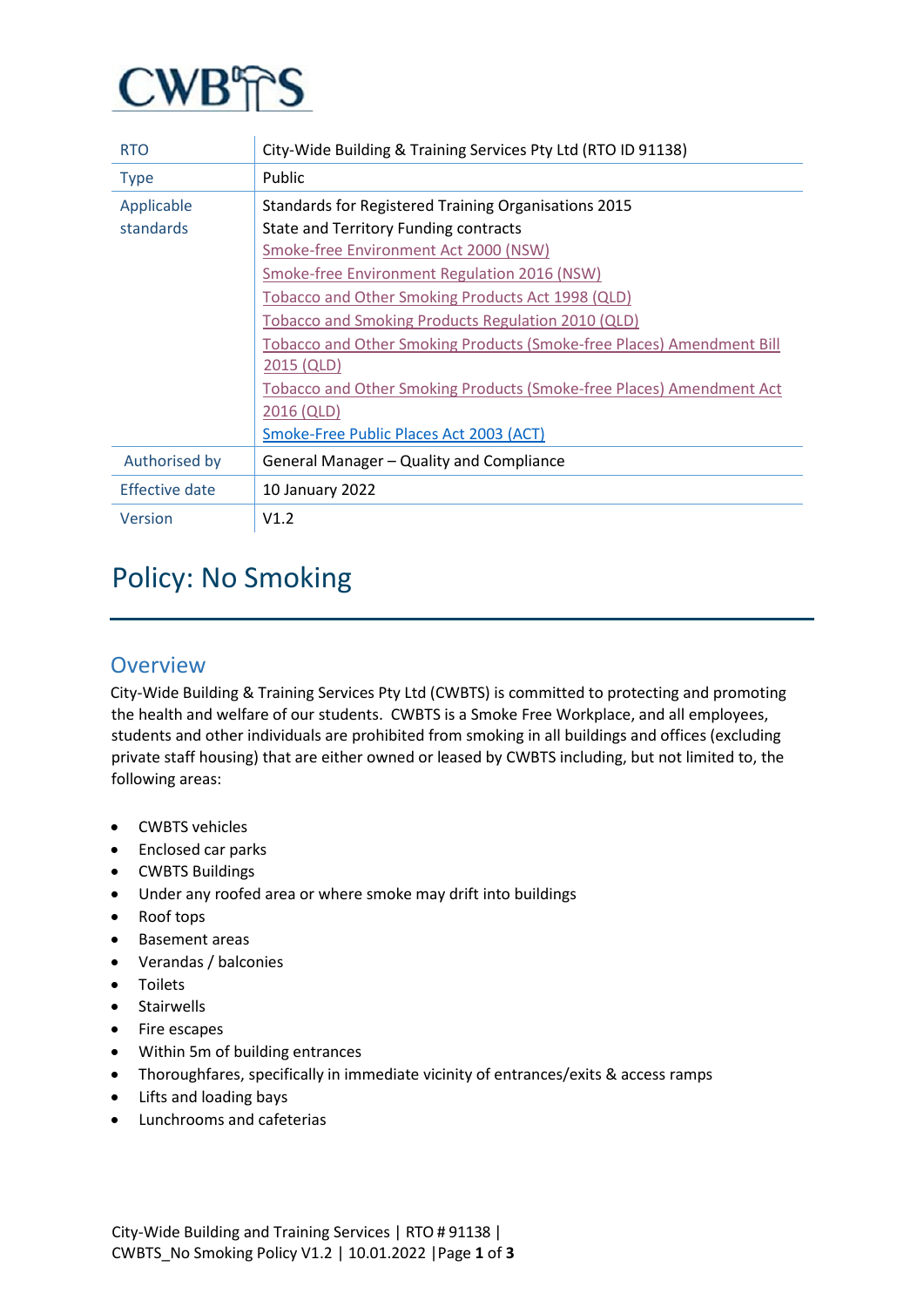

#### New South Wales Legislation

In NSW Smoking and using e-cigarettes are banned in all enclosed public areas and certain outdoor public areas, under the *[Smoke-free Environment Act 2000](http://www.legislation.nsw.gov.au/#/view/act/2000/69/full)* and the *[Smoke-free Environment](http://www.legislation.nsw.gov.au/#/view/regulation/2016/558)  [Regulation 2016](http://www.legislation.nsw.gov.au/#/view/regulation/2016/558)*. These bans protect people from harmful second-hand tobacco smoke. There is no safe level of exposure to second-hand smoke.

For more information, please see Health NSW's website: [NSW Tobacco Laws](https://www.health.nsw.gov.au/tobacco/Pages/smoke-free-laws.aspx)

### Queensland Legislation

The Queensland Government has banned smoking in most enclosed places, including dining areas where meals are consumed, offices, garages, factories, unlicensed cafes, shopping centres, school and university buildings and home businesses while an employee is present. Penalties of up to \$1,500.00 apply for non-compliance with the new laws, including on-the-spot fines issued to anyone found smoking in a no smoking zone.

For further information please see the Queensland Legislation: [Tobacco and Other Smoking Products Act 1998](https://www.legislation.qld.gov.au/view/html/inforce/current/act-1998-001?query=((Repealed%3DN+AND+PrintType%3D%22act.reprint%22+AND+PitValid%3D%40pointInTime(20210503000000))+OR+(Repealed%3DN+AND+PrintType%3D%22reprint%22+AND+PitValid%3D%40pointInTime(20210503000000)))+AND+Content%3D(%22tobacco%22)&q-collection%5B%5D=inforceActs&q-collection%5B%5D=inforceSLs&q-documentTitle=&q-prefixCcl=&q-searchfor=tobacco&q-searchin=Content&q-searchusing=allwords&q-year=&q-no=&q-point-in-time=03%2F05%2F2021&q-searchform=basic) Tobacco and [Smoking Products Regulation 2010](https://www.legislation.qld.gov.au/view/pdf/inforce/2015-11-06/sl-2010-0218) [Tobacco and Other Smoking Products \(Smoke-free Places\) Amendment Bill 2015](https://www.legislation.qld.gov.au/view/html/bill.first/bill-2015-311) [Tobacco and Other Smoking Products \(Smoke-free Places\) Amendment Act 2016](https://www.legislation.qld.gov.au/view/html/asmade/act-2016-006)

# ACT Legislation

Under ACT law, smoking is banned:

- In all enclosed public places, including shopping centres, cinemas, office buildings, buses, taxis, restaurants, pubs and clubs;
- In outdoor eating and drinking areas;
- In underage music/dance functions;
- In cars when children under the age of 16 years are present; and
- Within 10 metres of play equipment at ACT Government managed play spaces.

These bans apply to the use of all smoking products, including tobacco and electronic cigarettes. Failure to comply with smoking legislation may result in fines up to \$750.

For further information please see the ACT Legislation[:](http://www.legislation.act.gov.au/a/2003-51/default.asp) [Smoke-Free Public Places Act 2003](https://www.legislation.act.gov.au/a/2003-51/)[.](http://www.legislation.act.gov.au/a/2003-51/default.asp)